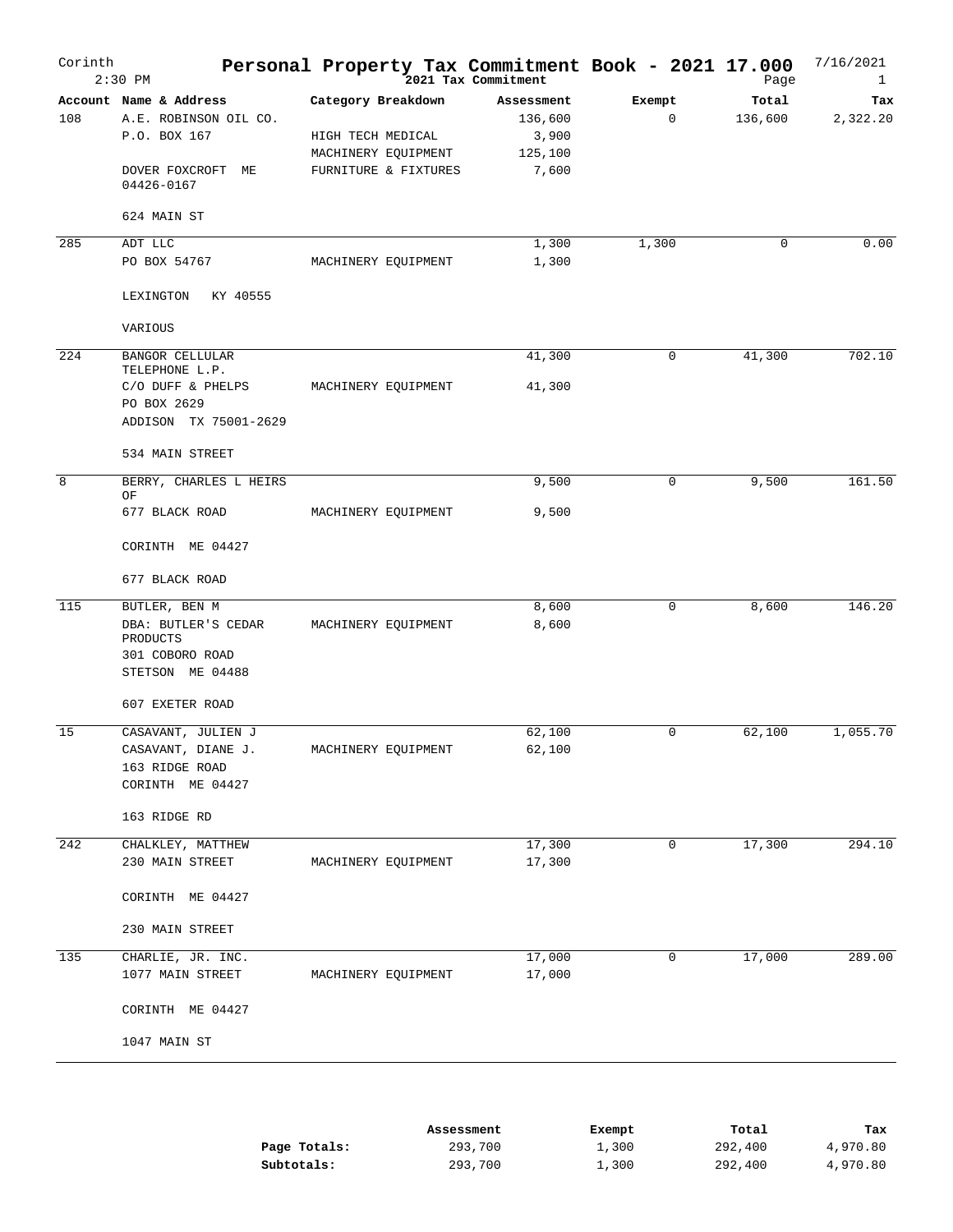| Corinth | $2:30$ PM                                                                                                           |                                             | Personal Property Tax Commitment Book - 2021 17.000<br>2021 Tax Commitment |                 | Page                 | 7/16/2021<br>2 |
|---------|---------------------------------------------------------------------------------------------------------------------|---------------------------------------------|----------------------------------------------------------------------------|-----------------|----------------------|----------------|
| 174     | Account Name & Address<br>CIT GROUP, INC<br>C/O RYAN TAX COMPL<br>SERVICES LLC<br>PO BOX 460709<br>HOUSTON TX 77056 | Category Breakdown<br>MACHINERY EQUIPMENT   | Assessment<br>4,200<br>4,200                                               | Exempt<br>4,200 | Total<br>$\mathbf 0$ | Tax<br>0.00    |
|         | 465 W CORINTH ROAD                                                                                                  |                                             |                                                                            |                 |                      |                |
| 298     | CLICKLEASE LLC<br>630 N CENTRAL EXPWY STE MACHINERY EQUIPMENT<br>Α<br>TX 75074<br>PLANO                             |                                             | 2,000<br>2,000                                                             | 2,000           | 0                    | 0.00           |
|         | 87 BEAN MILL ROAD                                                                                                   |                                             |                                                                            |                 |                      |                |
| 289     | COCA COLA BEVERAGE<br>NORTHEAST INC                                                                                 |                                             | 4,100                                                                      | 0               | 4,100                | 69.70          |
|         | 1 EXECUTIVE PARK DR.<br>STE 330<br>C/O PROPERTY TAX DEPT<br>BEDFORD NH 03110                                        | MACHINERY EQUIPMENT                         | 4,100                                                                      |                 |                      |                |
| 193     | COINSTAR ASSET HOLDING                                                                                              |                                             | 3,500                                                                      | 0               | 3,500                | 59.50          |
|         | <b>LLC</b><br>C/O ALTUS GROUP US INC<br>PO BOX 72210<br>PHOENIX AZ 85050                                            | MACHINERY EQUIPMENT                         | 3,500                                                                      |                 |                      |                |
|         | 689 MAIN STREET                                                                                                     |                                             |                                                                            |                 |                      |                |
| 293     | CONOPCO INC<br>C/O GRANT THORNTON<br>P O BOX 4747<br>OAK BROOK IL<br>60522-4747                                     | MACHINERY EQUIPMENT                         | 1,200<br>1,200                                                             | 0               | 1,200                | 20.40          |
|         | 494 MAIN STREET                                                                                                     |                                             |                                                                            |                 |                      |                |
| 132     | CONSOLIDATED COMM OF<br>NNE CO LLC                                                                                  |                                             | 16,500                                                                     | 0               | 16,500               | 280.50         |
|         | ATTN: TAX DEPT<br>770 ELM STREET 2ND<br><b>FLOOR</b><br>MANCHESTER NH 03101<br>0000                                 | HIGH TECH MEDICAL                           | 16,500                                                                     |                 |                      |                |
|         | 343 MAIN STREET                                                                                                     |                                             |                                                                            |                 |                      |                |
| 143     | CORINTH MARKET, INC.<br>689 MAIN STREET<br>CORINTH ME 04427                                                         | MACHINERY EQUIPMENT<br>FURNITURE & FIXTURES | 334,900<br>332,600<br>2,300                                                | $\mathbf 0$     | 334,900              | 5,693.30       |
|         | 689 MAIN STREET                                                                                                     |                                             |                                                                            |                 |                      |                |

|              | Assessment | Exempt | Total   | Tax       |
|--------------|------------|--------|---------|-----------|
| Page Totals: | 366,400    | 6,200  | 360,200 | 6,123.40  |
| Subtotals:   | 660,100    | 7,500  | 652,600 | 11,094.20 |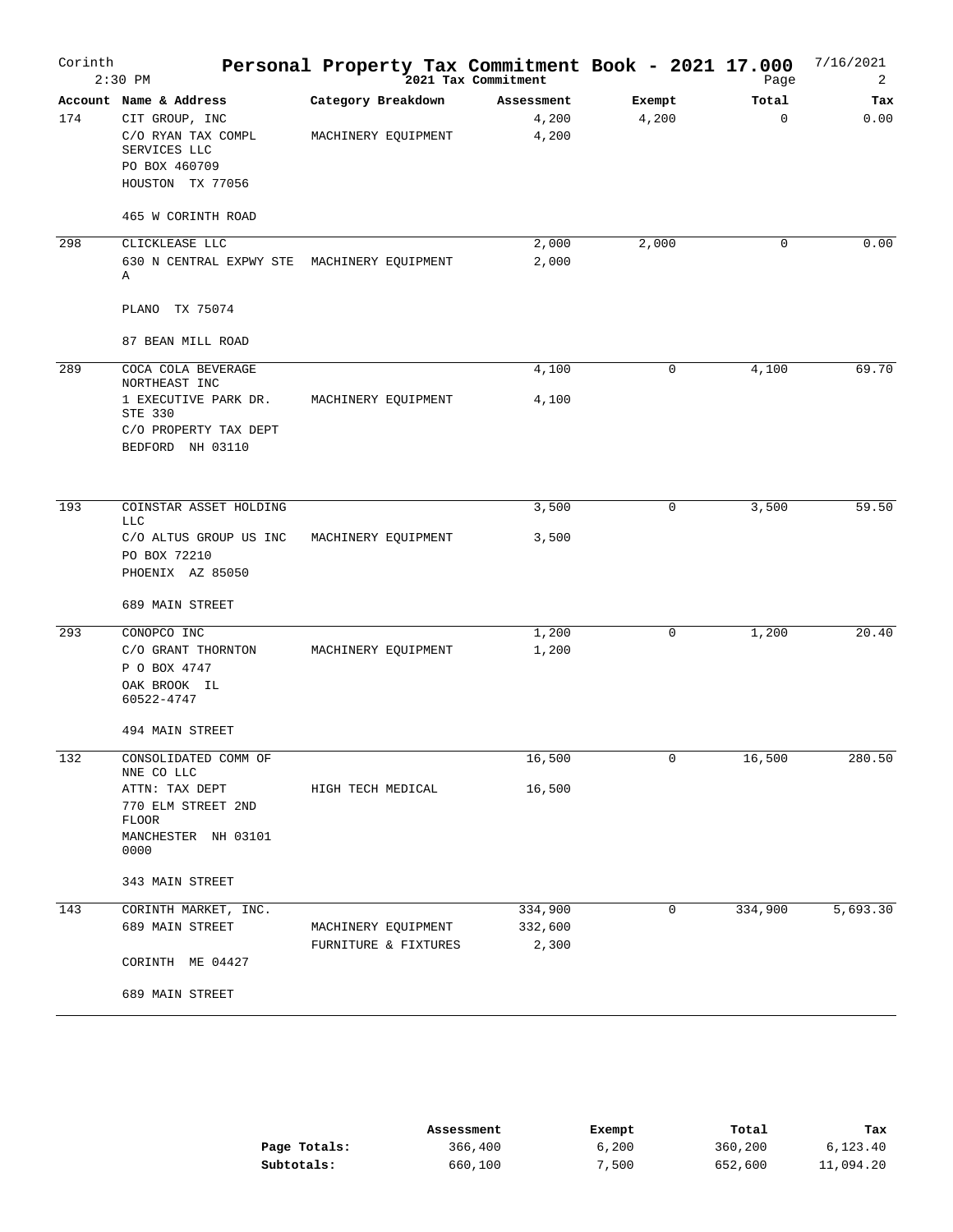| Corinth | $2:30$ PM                                                                             | Personal Property Tax Commitment Book - 2021 17.000               | .<br>2021 Tax Commitment                      |                     | Page                 | 7/16/2021<br>3 |
|---------|---------------------------------------------------------------------------------------|-------------------------------------------------------------------|-----------------------------------------------|---------------------|----------------------|----------------|
| 47      | Account Name & Address<br>CORINTH PELLETS, LLC<br>PO BOX 315<br>CORINTH ME 04427-0315 | Category Breakdown<br>MACHINERY EQUIPMENT<br>FURNITURE & FIXTURES | Assessment<br>2,034,000<br>2,031,900<br>2,100 | Exempt<br>2,034,000 | Total<br>$\mathbf 0$ | Tax<br>0.00    |
|         | 74 HOB ROAD                                                                           |                                                                   |                                               |                     |                      |                |
| 200     | CORMIER, RICHARD J                                                                    |                                                                   | 16,200                                        | $\mathbf 0$         | 16,200               | 275.40         |
|         | 151 PUDDLEDOCK RD                                                                     | MACHINERY EQUIPMENT                                               | 16,200                                        |                     |                      |                |
|         | CORINTH ME 04427                                                                      |                                                                   |                                               |                     |                      |                |
|         | 151 PUDDLEDOCK ROAD                                                                   |                                                                   |                                               |                     |                      |                |
| 267     | CSC SERVICEWORKS, INC.<br>C/O RYAN TAX COMPLIANCE MACHINERY EQUIPMENT<br>SERVICES,    |                                                                   | 400<br>400                                    | $\Omega$            | 400                  | 6.80           |
|         | PO BOX 460049<br>HOUSTON TX 77056                                                     |                                                                   |                                               |                     |                      |                |
|         | 624 MAIN STREET                                                                       |                                                                   |                                               |                     |                      |                |
| 83      | DAY, EUGENE                                                                           |                                                                   | 38,000                                        | 0                   | 38,000               | 646.00         |
|         | D/B/A THE COUNTRYSIDE<br>RESTAURANT<br>118 DAY ROAD                                   | MACHINERY EQUIPMENT<br>FURNITURE & FIXTURES                       | 27,600<br>10,400                              |                     |                      |                |
|         | GARLAND ME 04939                                                                      |                                                                   |                                               |                     |                      |                |
|         | 98 MAIN ST                                                                            |                                                                   |                                               |                     |                      |                |
| 288     | DE LAGE LANDEN<br>FINANCIAL SERVICES                                                  |                                                                   | 6,800                                         | 6,800               | $\mathbf 0$          | 0.00           |
|         | CORPORATE TAX DEPT 1111 MACHINERY EQUIPMENT<br>OLD EAGEL<br>SCHOOL ROAD               |                                                                   | 6,800                                         |                     |                      |                |
|         | WAYNE PA 19087<br>575 MAIN STREET                                                     |                                                                   |                                               |                     |                      |                |
| 280     | DELL EQUIPMENT FUNDING<br>LP                                                          |                                                                   | 300                                           | 300                 | $\mathbf 0$          | 0.00           |
|         | ATTN: PROPERTY TAX DEPT HIGH TECH MEDICAL                                             |                                                                   | 300                                           |                     |                      |                |
|         | ON DELL WAY, RR1-35<br>ROUND ROCK TX 78682                                            |                                                                   |                                               |                     |                      |                |
|         | 689 MAIN STREET                                                                       |                                                                   |                                               |                     |                      |                |
| 29      | DILLON, PAUL O                                                                        |                                                                   | 5,700                                         | 0                   | 5,700                | 96.90          |
|         | P.O. BOX 346                                                                          | HIGH TECH MEDICAL                                                 | 1,800                                         |                     |                      |                |
|         | CORINTH ME 04427-0346                                                                 | FURNITURE & FIXTURES                                              | 3,900                                         |                     |                      |                |
|         | 284 MAIN ST                                                                           |                                                                   |                                               |                     |                      |                |
| 69      | DIRECTV, LLC                                                                          |                                                                   | 8,300                                         | $\mathbf 0$         | 8,300                | 141.10         |
|         | ATTN PROPERTY TAX DEPT<br>1010 PINE, 9E-L-01<br>ST. LOUIS MO 63101                    | MACHINERY EQUIPMENT                                               | 8,300                                         |                     |                      |                |
|         | DIRECTV, LLC                                                                          |                                                                   |                                               |                     |                      |                |
|         |                                                                                       |                                                                   |                                               |                     |                      |                |
|         |                                                                                       | Assessment                                                        |                                               | Exempt              | Total                | Tax            |
|         |                                                                                       | 2,109,700<br>Page Totals:                                         |                                               | 2,041,100           | 68,600               | 1,166.20       |

2,769,800

2,048,600

721,200

12,260.40

**Subtotals:**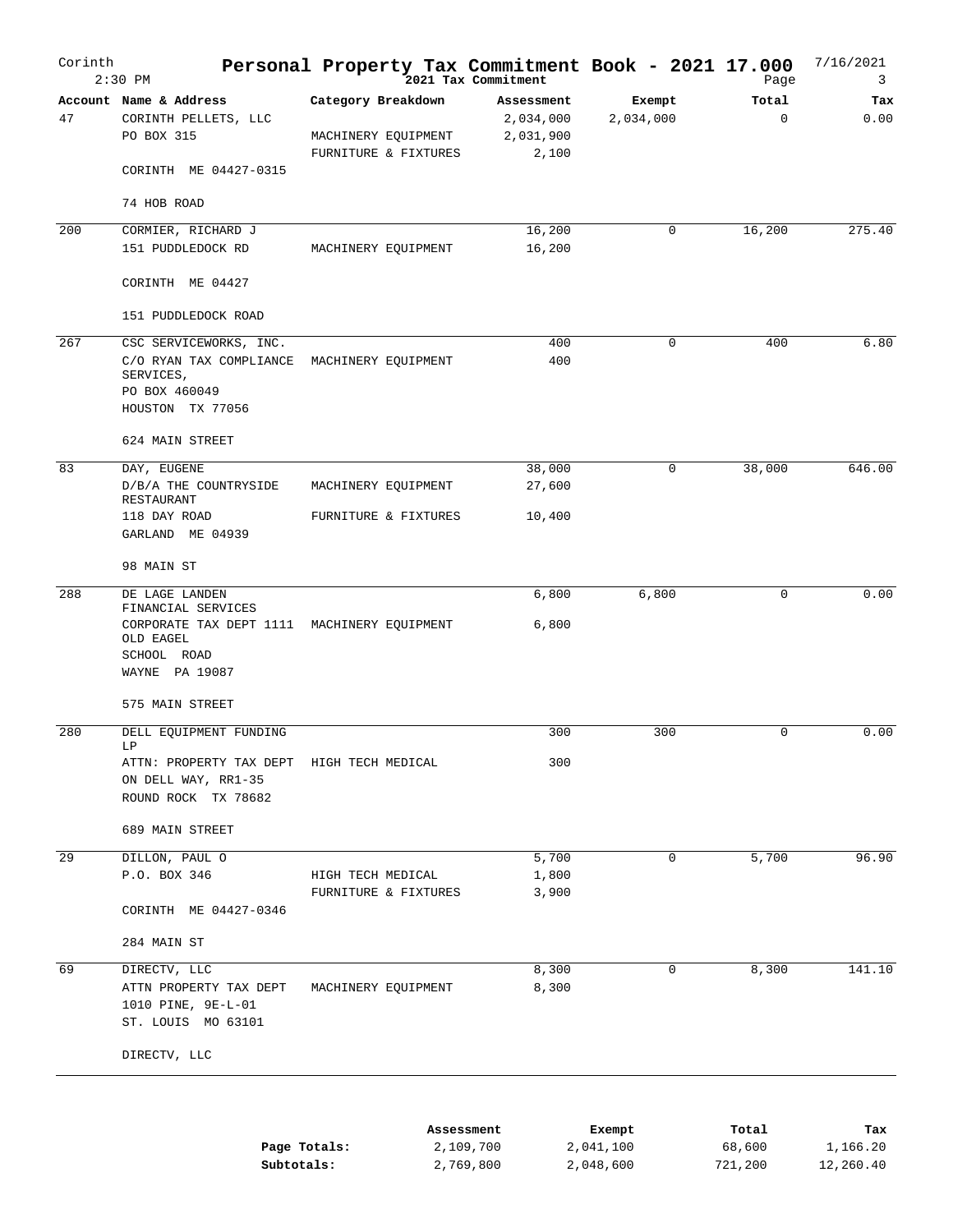| Corinth | $2:30$ PM                                                                                                       | Personal Property Tax Commitment Book - 2021 17.000    | 2021 Tax Commitment                   |                       | Page            | 7/16/2021<br>4 |
|---------|-----------------------------------------------------------------------------------------------------------------|--------------------------------------------------------|---------------------------------------|-----------------------|-----------------|----------------|
| 151     | Account Name & Address<br>DISH NETWORK, LLC<br>DISH NETWORK<br>PO BOX 6623<br>ENGLEWOOD CO 80155                | Category Breakdown<br>LEASEHOLD<br>MACHINERY EQUIPMENT | Assessment<br>13,000<br>300<br>12,700 | Exempt<br>$\mathbf 0$ | Total<br>13,000 | Tax<br>221.00  |
| 116     | DOW, JEFFREY B JR<br>DOWS SHINGLE MILL<br>547 MUDGETT ROAD<br>CORINTH ME 04427<br>547 MUDGETT ROAD              | MACHINERY EQUIPMENT                                    | 53,300<br>53,300                      | 0                     | 53,300          | 906.10         |
| 301     | DREYER'S GRAND ICE<br>CREAM INC<br>C/O RYAN LLC<br>P O BOX 4900<br>DEPT 660<br>SCOTTSDALE AZ<br>6826MA4N0STREET | MACHINERY EQUIPMENT                                    | 1,000<br>1,000                        | 0                     | 1,000           | 17.00          |
| 30      | DUNHAM, ANDREW<br>365 MAIN STREET<br>CORINTH ME 04427<br>365 MAIN STREET                                        | MACHINERY EQUIPMENT                                    | 4,500<br>4,500                        | 0                     | 4,500           | 76.50          |
| 241     | EDUCATION NETWORKS OF<br>AMERICA<br>618 GRASSMERE PARK<br>SUITE 12<br>NASHVILLE TN 37211<br>416 MAIN STREET     | HIGH TECH MEDICAL                                      | 1,300<br>1,300                        | 0                     | 1,300           | 22.10          |
| 268     | ELAVON INC.<br>2 CONCOURSE PARKWAY<br>SUITE 800<br>ATLANTA GA 30328                                             | HIGH TECH MEDICAL                                      | 400<br>400                            | 0                     | 400             | 6.80           |
| 141     | ELLIOTT, CALVIN W<br>97 MAIN STREET<br>CORINTH ME 04427<br>97 MAIN STREET                                       | MACHINERY EQUIPMENT                                    | 14,900<br>14,900                      | $\mathbf 0$           | 14,900          | 253.30         |
| 112     | EMILIO ESTATES, INC.<br>465 WEST CORINTH ROAD<br>CORINTH ME 04427<br>465 WEST CORINTH RD                        | FURNITURE & FIXTURES                                   | 13,300<br>13,300                      | 0                     | 13,300          | 226.10         |

|              | Assessment | Exempt    | Total   | Tax       |
|--------------|------------|-----------|---------|-----------|
| Page Totals: | 101,700    |           | 101,700 | 1,728.90  |
| Subtotals:   | 2,871,500  | 2,048,600 | 822,900 | 13,989.30 |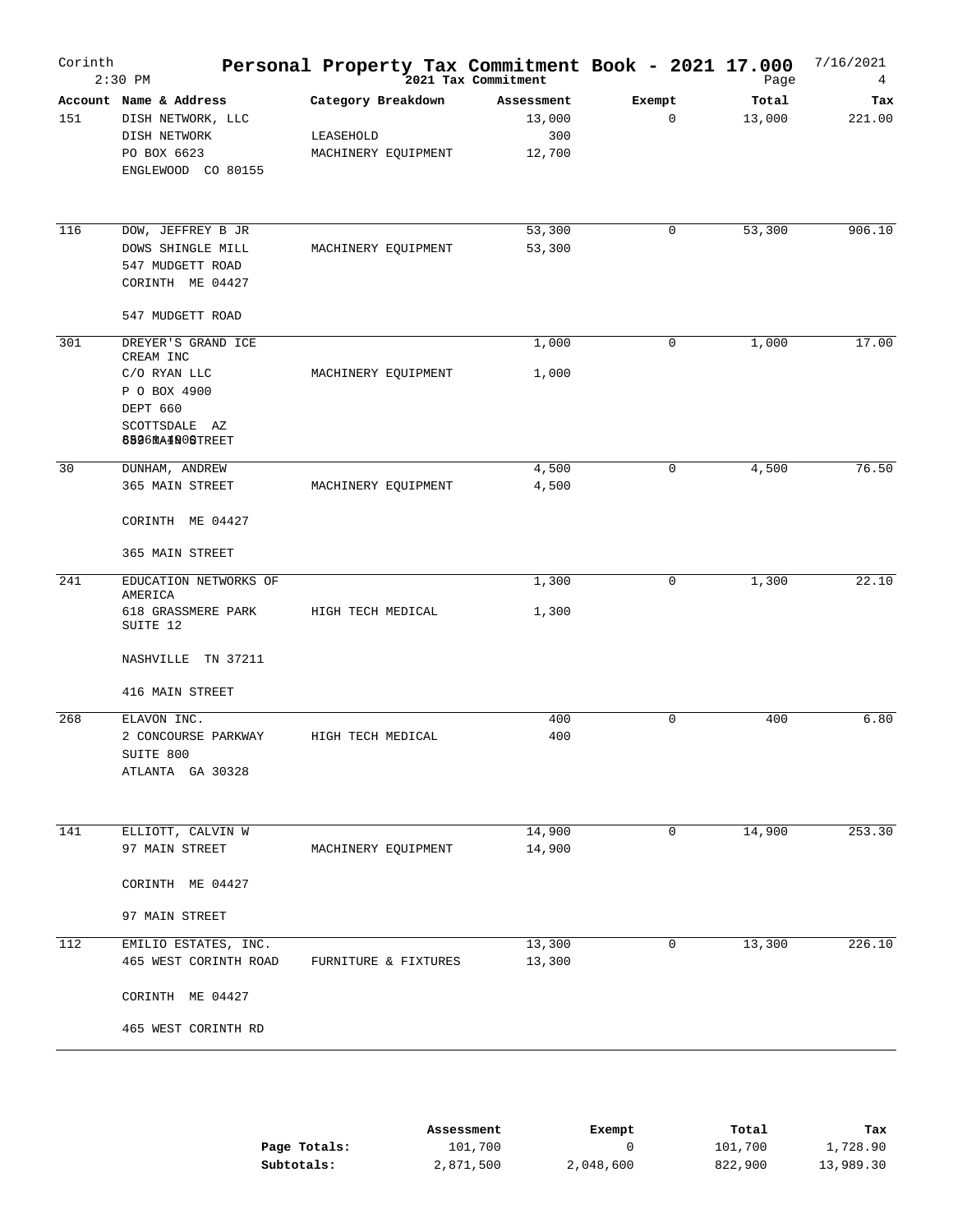| Corinth | $2:30$ PM                                                 | Personal Property Tax Commitment Book - 2021 17.000 | 2021 Tax Commitment   |               | Page             | 7/16/2021<br>5  |
|---------|-----------------------------------------------------------|-----------------------------------------------------|-----------------------|---------------|------------------|-----------------|
| 190     | Account Name & Address<br>FAMILY DOLLAR STORE<br>27854-FD | Category Breakdown                                  | Assessment<br>133,100 | Exempt<br>0   | Total<br>133,100 | Tax<br>2,262.70 |
|         | C/O RYAN TAX COMPLIANCE<br>SERV LLC                       | MACHINERY EQUIPMENT                                 | 88,400                |               |                  |                 |
|         | PO BOX 460049                                             | FURNITURE & FIXTURES                                | 44,700                |               |                  |                 |
|         | DEPT 710<br>HOUSTON TX 77056<br>480 MAIN STREET           |                                                     |                       |               |                  |                 |
| 124     | FIRST DATA MERCHANT<br>SVCS CORP                          |                                                     | 200                   | $\mathbf 0$   | 200              | 3.40            |
|         | C/O RYAN LLC                                              | MACHINERY EQUIPMENT                                 | 200                   |               |                  |                 |
|         | PO BOX 4900<br>SCOTTSDALE AZ<br>85261-4900                |                                                     |                       |               |                  |                 |
|         | 86 MAIN STREET                                            |                                                     |                       |               |                  |                 |
| 214     | FIRSTLIGHT                                                |                                                     | 4,200                 | 0             | 4,200            | 71.40           |
|         | ATT ACCOUNTS PAYABLE<br>41 STATE STREET, 10TH             | MACHINERY EQUIPMENT                                 | 4,200                 |               |                  |                 |
|         | FL<br>ALBANY<br>NY 12207                                  |                                                     |                       |               |                  |                 |
|         |                                                           |                                                     |                       |               |                  |                 |
| 183     | FLEMING, MARIA<br>307 MAIN STREET                         | MACHINERY EQUIPMENT                                 | 20,700<br>20,700      | 0             | 20,700           | 351.90          |
|         | CORINTH ME 04427                                          |                                                     |                       |               |                  |                 |
|         | 307 MAIN STREET                                           |                                                     |                       |               |                  |                 |
| 295     | FLEMING, MARIA                                            |                                                     | 4,500                 | 0             | 4,500            | 76.50           |
|         | 307 MAIN STREET                                           | FURNITURE & FIXTURES                                | 4,500                 |               |                  |                 |
|         | CORINTH ME 04427                                          |                                                     |                       |               |                  |                 |
|         | 317 MAIN STREET                                           |                                                     |                       |               |                  |                 |
| 39      | GRANT LLC, B. L & SON<br>176 WEST CORINTH ROAD            | MACHINERY EQUIPMENT                                 | 216,500<br>216,500    | 216,500       | 0                | 0.00            |
|         | CORINTH ME 04427                                          |                                                     |                       |               |                  |                 |
|         | 176 WEST CORINTH RD                                       |                                                     |                       |               |                  |                 |
| 40      | GRANT-POULIN, WANDA M                                     |                                                     | 3,200                 | $\mathbf 0$   | 3,200            | 54.40           |
|         | 110 WEST CORINTH RD                                       | MACHINERY EQUIPMENT                                 | 3,200                 |               |                  |                 |
|         | CORINTH ME 04427                                          |                                                     |                       |               |                  |                 |
|         | 110 WEST CORINTH ROAD                                     |                                                     |                       |               |                  |                 |
| 123     | GRAYHAWK LEASING LLC                                      |                                                     | 26,600                | $\mathbf 0$   | 26,600           | 452.20          |
|         | GRAYHAWK LEASING LLC<br>1412 MAIN STREET SUITE<br>1500    | MACHINERY EQUIPMENT                                 | 26,600                |               |                  |                 |
|         | DALLAS TX 75202                                           |                                                     |                       |               |                  |                 |
|         |                                                           |                                                     |                       |               |                  |                 |
|         |                                                           |                                                     | Accaccmant            | <b>Evempt</b> | $T$ otal         | Tav             |

|              | Assessment | Exempt    | Total     | Tax       |
|--------------|------------|-----------|-----------|-----------|
| Page Totals: | 409,000    | 216,500   | 192,500   | 3,272.50  |
| Subtotals:   | 3,280,500  | 2,265,100 | 1,015,400 | 17,261.80 |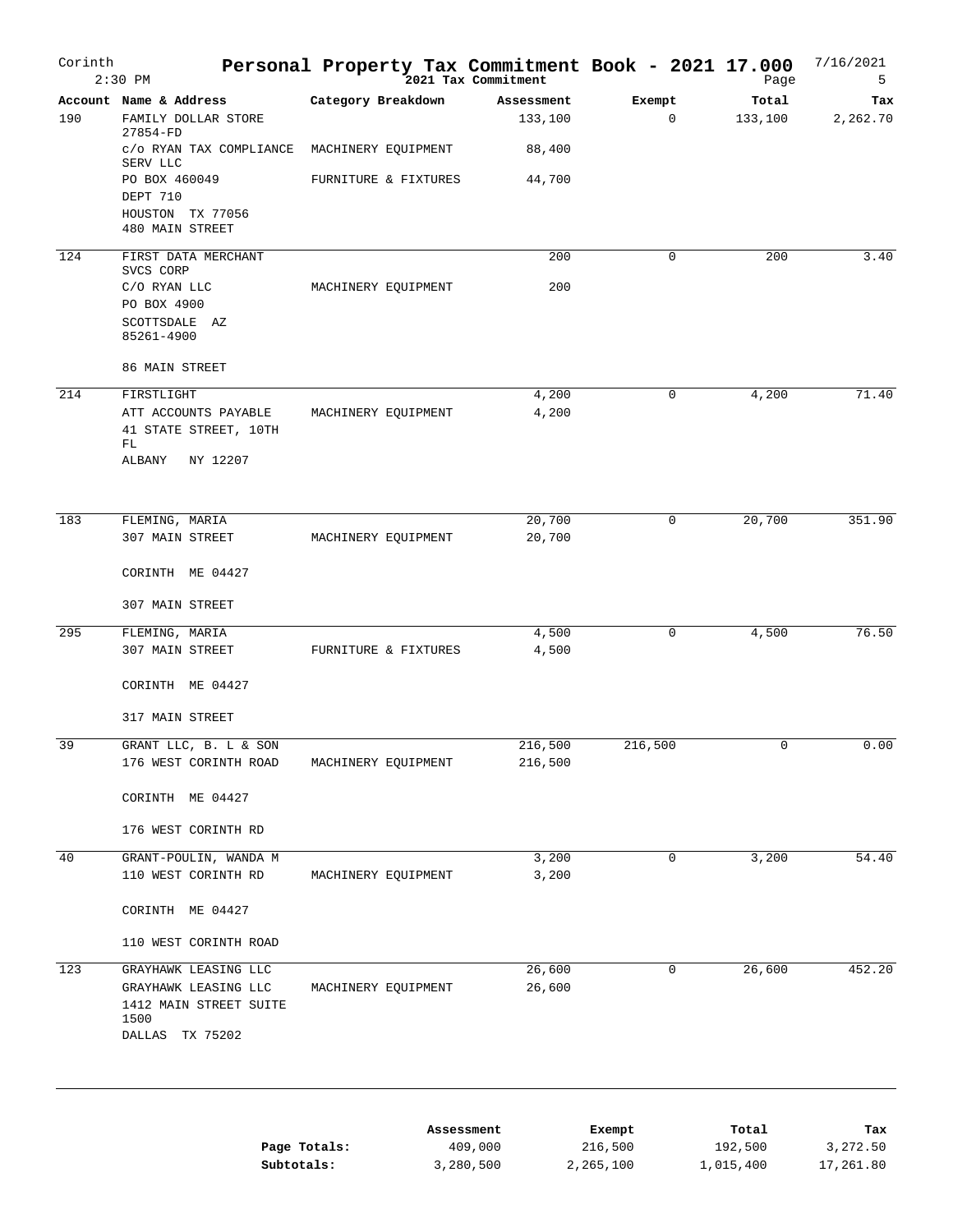| Corinth          | $2:30$ PM                                                         |                      |            | Personal Property Tax Commitment Book - 2021 17.000<br><sup>2021</sup> Tax Commitment |                    | Page                 | 7/16/2021<br>6        |
|------------------|-------------------------------------------------------------------|----------------------|------------|---------------------------------------------------------------------------------------|--------------------|----------------------|-----------------------|
| 300              | Account Name & Address<br>GREATAMERICA FINANCIAL<br>SERVICES CORP | Category Breakdown   |            | Assessment<br>5,100                                                                   | Exempt<br>5,100    | Total<br>$\mathbf 0$ | Tax<br>0.00           |
|                  | 625 1ST STREET SE                                                 | MACHINERY EQUIPMENT  |            | 5,100                                                                                 |                    |                      |                       |
|                  | CEDAR RAPIDS IA 52401                                             |                      |            |                                                                                       |                    |                      |                       |
|                  | 31 EXETER ROAD                                                    |                      |            |                                                                                       |                    |                      |                       |
| 35               | HALLER, SHERRY                                                    |                      |            | 4,300                                                                                 | $\mathbf 0$        | 4,300                | 73.10                 |
|                  | DBA: HOMETOWN PIZZA &<br>DELI                                     | MACHINERY EQUIPMENT  |            | 3,400                                                                                 |                    |                      |                       |
|                  | PO BOX 612<br>CORINTH ME 044270612                                | FURNITURE & FIXTURES |            | 900                                                                                   |                    |                      |                       |
|                  | 325 MAIN STREET                                                   |                      |            |                                                                                       |                    |                      |                       |
| 297              | HALLMARK MARKETING                                                |                      |            | 700                                                                                   | $\mathbf 0$        | 700                  | 11.90                 |
|                  | COMPANY LLC                                                       |                      |            |                                                                                       |                    |                      |                       |
|                  | TAX 407<br>P O BOX 419479                                         | FURNITURE & FIXTURES |            | 700                                                                                   |                    |                      |                       |
|                  | KANSAS CITY MO<br>64141-6479                                      |                      |            |                                                                                       |                    |                      |                       |
|                  | 494 MAIN STREET                                                   |                      |            |                                                                                       |                    |                      |                       |
| 46               | HICKS, TERRY                                                      |                      |            | 108,800                                                                               | $\mathbf 0$        | 108,800              | 1,849.60              |
|                  | 121 BEANS MILL RD                                                 | MACHINERY EQUIPMENT  |            | 108,800                                                                               |                    |                      |                       |
|                  | CORINTH ME 04427                                                  |                      |            |                                                                                       |                    |                      |                       |
|                  | 121 BEANS MILL RD                                                 |                      |            |                                                                                       |                    |                      |                       |
| 236              | HUGHES NETWORK SYSTEMS<br><b>LLC</b>                              |                      |            | 1,400                                                                                 | $\mathbf 0$        | 1,400                | 23.80                 |
|                  | C/O RYAN TAX COMPLIANCE MACHINERY EQUIPMENT                       |                      |            | 1,400                                                                                 |                    |                      |                       |
|                  | SER 804<br>PO BOX 460049                                          |                      |            |                                                                                       |                    |                      |                       |
|                  | HOUSTON TX 77056                                                  |                      |            |                                                                                       |                    |                      |                       |
| 249              | KNEELAND, KEVIN                                                   |                      |            | 3,600                                                                                 | 0                  | 3,600                | 61.20                 |
|                  | DBA: THE NEON PIPE                                                | MACHINERY EQUIPMENT  |            | 3,600                                                                                 |                    |                      |                       |
|                  | 61 ATKINSON ROAD                                                  |                      |            |                                                                                       |                    |                      |                       |
|                  | CHARLESTON ME 04422                                               |                      |            |                                                                                       |                    |                      |                       |
|                  | 313 MAIN STREET SUITE C                                           |                      |            |                                                                                       |                    |                      |                       |
| $\overline{210}$ | KYC, LLC                                                          |                      |            | 72,000                                                                                | 0                  | 72,000               | 1,224.00              |
|                  | DBA: CORINTH VETERINARY<br>CLINIC                                 | MACHINERY EQUIPMENT  |            | 72,000                                                                                |                    |                      |                       |
|                  | 86 MAIN STREET                                                    |                      |            |                                                                                       |                    |                      |                       |
|                  | CORINTH ME 04427                                                  |                      |            |                                                                                       |                    |                      |                       |
|                  | 86 MAIN STREET                                                    |                      |            |                                                                                       |                    |                      |                       |
| 160              | LIBBY, JUSTIN                                                     |                      |            | 63,000                                                                                | 0                  | 63,000               | 1,071.00              |
|                  | LIBBY'S DAIRY FARM<br>447 MAIN STREET                             | MACHINERY EQUIPMENT  |            | 63,000                                                                                |                    |                      |                       |
|                  | CORINTH ME 04427                                                  |                      |            |                                                                                       |                    |                      |                       |
|                  | 447 MAIN STREET                                                   |                      |            |                                                                                       |                    |                      |                       |
|                  |                                                                   |                      | Assessment |                                                                                       | Exempt             | Total                | Tax                   |
|                  | Subtotals:                                                        | Page Totals:         |            | 258,900<br>3,539,400                                                                  | 5,100<br>2,270,200 | 253,800<br>1,269,200 | 4,314.60<br>21,576.40 |
|                  |                                                                   |                      |            |                                                                                       |                    |                      |                       |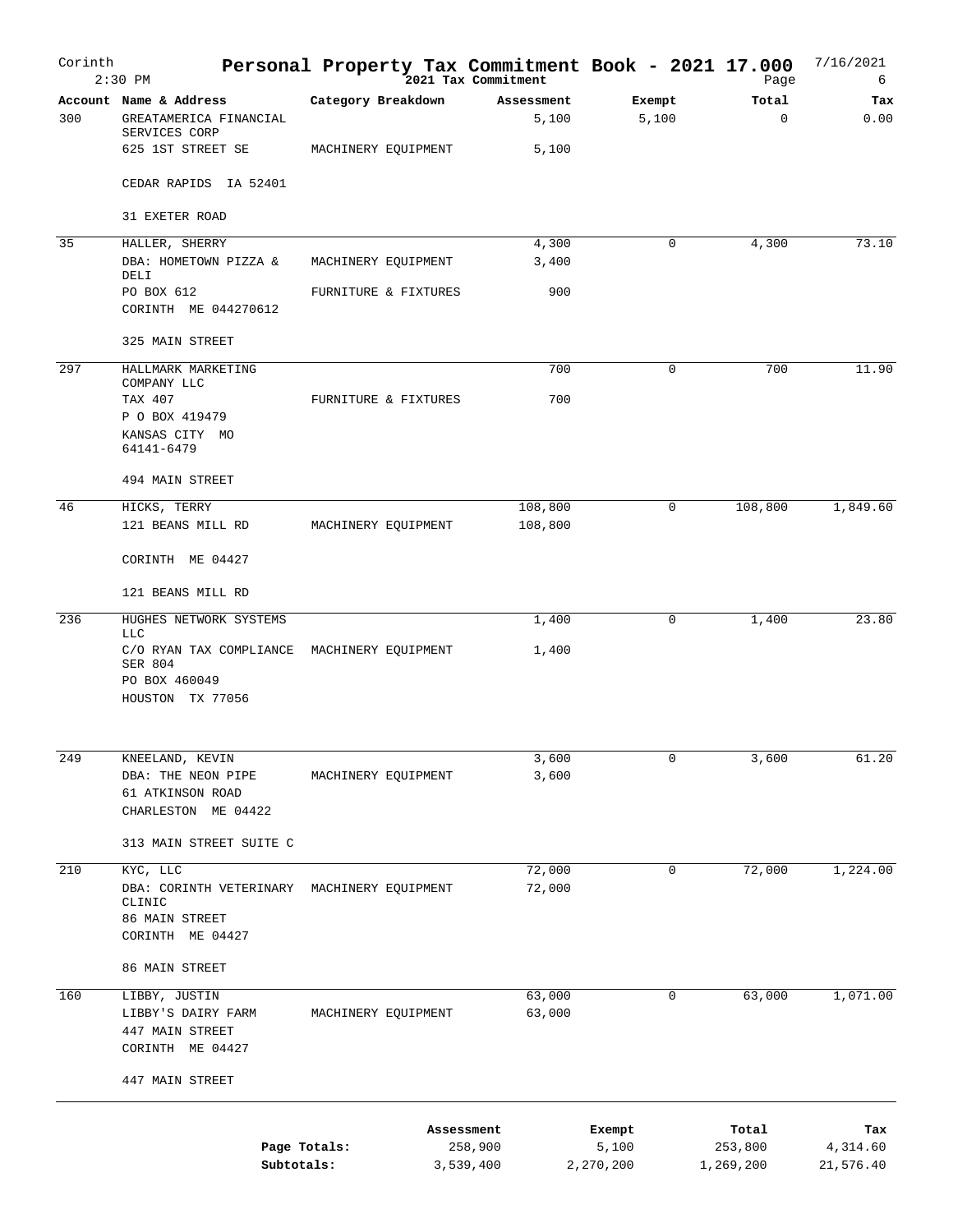| Corinth | $2:30$ PM                                                      | Personal Property Tax Commitment Book - 2021 17.000 | 2021 Tax Commitment  |                       |                     |          | Page                 | 7/16/2021<br>7        |
|---------|----------------------------------------------------------------|-----------------------------------------------------|----------------------|-----------------------|---------------------|----------|----------------------|-----------------------|
| 172     | Account Name & Address<br>LIMA MURRAY MANAGEMENT<br><b>INC</b> | Category Breakdown                                  |                      | Assessment<br>107,200 | Exempt              | 0        | Total<br>107,200     | Tax<br>1,822.40       |
|         | DBA: DUNKIN DONUTS<br>674 MT. HOPE AVE SUITE<br>2              | MACHINERY EQUIPMENT<br>FURNITURE & FIXTURES         |                      | 96,300<br>10,900      |                     |          |                      |                       |
|         | BANGOR ME 04401                                                |                                                     |                      |                       |                     |          |                      |                       |
|         | 685 MAIN STREET                                                |                                                     |                      |                       |                     |          |                      |                       |
| 2       | MAINE SAVINGS FEDERAL<br>CREDIT UNION                          |                                                     |                      | 66,700                | 55,900              |          | 10,800               | 183.60                |
|         | P.O. BOX 347                                                   | HIGH TECH MEDICAL<br>MACHINERY EQUIPMENT            |                      | 7,600<br>56,800       |                     |          |                      |                       |
|         | HAMPDEN ME 04444-0347                                          | FURNITURE & FIXTURES                                |                      | 2,300                 |                     |          |                      |                       |
|         | 500 MAIN STREET                                                |                                                     |                      |                       |                     |          |                      |                       |
| 58      | MARTIN SR., SCOTT<br>WILLIAM                                   |                                                     |                      | 77,000                |                     | 0        | 77,000               | 1,309.00              |
|         | MARTIN, KATIE GREATOREX MACHINERY EQUIPMENT<br>535 BLACK ROAD  |                                                     |                      | 77,000                |                     |          |                      |                       |
|         | CORINTH ME 04427                                               |                                                     |                      |                       |                     |          |                      |                       |
|         | 535 BLACK ROAD                                                 |                                                     |                      |                       |                     |          |                      |                       |
| 217     | MCDONALD, MATTHEW<br>DBA: CORINTH VILLAGE<br>CREAMERY          | MACHINERY EQUIPMENT                                 |                      | 21,600<br>21,600      |                     | 0        | 21,600               | 367.20                |
|         | PO BOX 137<br>CORINTH ME 04427-0137                            |                                                     |                      |                       |                     |          |                      |                       |
|         | 422 MAIN STREET                                                |                                                     |                      |                       |                     |          |                      |                       |
| 290     | NEAL, MARK A JR<br>347 PINE TREE ROAD                          | MACHINERY EQUIPMENT                                 |                      | 2,000<br>2,000        |                     | 0        | 2,000                | 34.00                 |
|         | LEVANT ME 04456                                                |                                                     |                      |                       |                     |          |                      |                       |
|         | 313 MAIN STREET SUITE B                                        |                                                     |                      |                       |                     |          |                      |                       |
| 284     | NPRTO NORTH-EAST LLC<br>C/O RYAN TAX COMPLIANCE<br>SERVICES L  | FURNITURE & FIXTURES                                |                      | 700<br>700            |                     | $\Omega$ | 700                  | 11.90                 |
|         | PO BOX 4900 DEPT 500<br>SCOTTSDALE AZ 85261<br>4900            |                                                     |                      |                       |                     |          |                      |                       |
| 170     | PEDERSEN, GEORGE M                                             |                                                     |                      | 8,100                 |                     | 0        | 8,100                | 137.70                |
|         | 419 BLACK ROAD                                                 | MACHINERY EQUIPMENT                                 |                      | 8,100                 |                     |          |                      |                       |
|         | CORINTH ME 04427                                               |                                                     |                      |                       |                     |          |                      |                       |
|         | 419 BLACK ROAD                                                 |                                                     |                      |                       |                     |          |                      |                       |
| 118     | POMEROY, JOHN E                                                |                                                     |                      | 23,100                |                     | 0        | 23,100               | 392.70                |
|         | DBA POMEROY'S GARAGE<br>303 MCCARD ROAD<br>CORINTH ME 04427    | MACHINERY EQUIPMENT                                 |                      | 23,100                |                     |          |                      |                       |
|         | 301 MCCARD ROAD                                                |                                                     |                      |                       |                     |          |                      |                       |
|         |                                                                |                                                     | Assessment           |                       | Exempt              |          | Total                | Tax                   |
|         | Subtotals:                                                     | Page Totals:                                        | 306,400<br>3,845,800 |                       | 55,900<br>2,326,100 |          | 250,500<br>1,519,700 | 4,258.50<br>25,834.90 |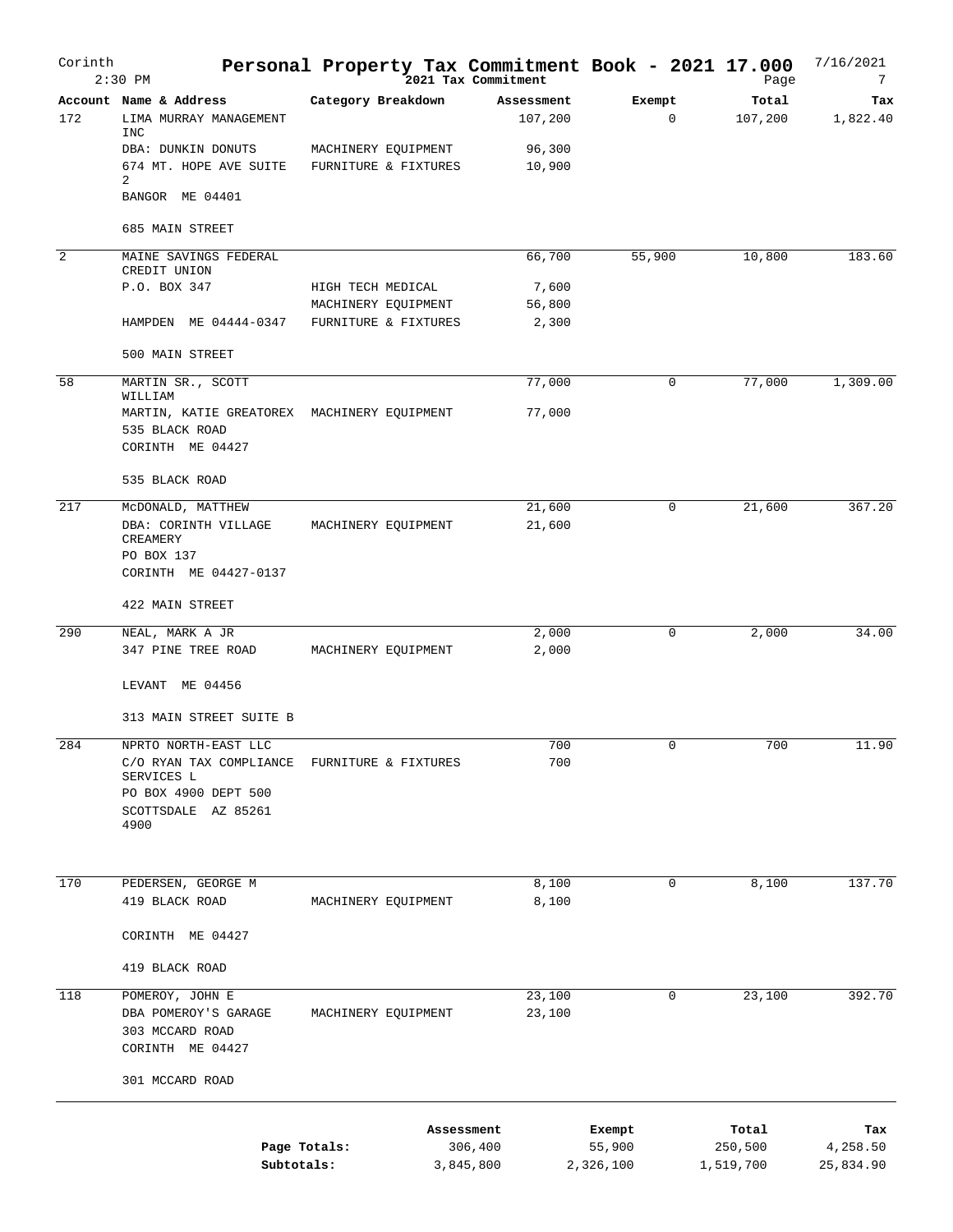| Corinth | $2:30$ PM                                                                                                                 | Personal Property Tax Commitment Book - 2021 17.000 | 2021 Tax Commitment  |                | Page                 | 7/16/2021<br>8         |
|---------|---------------------------------------------------------------------------------------------------------------------------|-----------------------------------------------------|----------------------|----------------|----------------------|------------------------|
| 282     | Account Name & Address<br>REDBOX AUTOMATED RETAIL<br><b>LLC</b>                                                           | Category Breakdown                                  | Assessment<br>2,700  | Exempt<br>0    | Total<br>2,700       | Tax<br>45.90           |
|         | PO BOX 72210                                                                                                              | MACHINERY EQUIPMENT                                 | 2,700                |                |                      |                        |
|         | AZ 85050<br>PHOENIX                                                                                                       |                                                     |                      |                |                      |                        |
|         | 689 MAIN STREET                                                                                                           |                                                     |                      |                |                      |                        |
| 299     | ROCKWELL AUTOMATION INC<br>P O BOX 623<br>$M/S$ E-6C15<br>MILWAUKEE WI<br>53201-0623                                      | COMPUTER EQUIPMENT                                  | 1,500<br>1,500       | 0              | 1,500                | 25.50                  |
|         | 64 EXETER ROAD                                                                                                            |                                                     |                      |                |                      |                        |
| 71      | ROCKWELL, FLOYD<br>PO BOX 33                                                                                              | MACHINERY EQUIPMENT                                 | 9,900<br>9,900       | 0              | 9,900                | 168.30                 |
|         | CORINTH ME 04427<br>196 MAIN ST                                                                                           |                                                     |                      |                |                      |                        |
| 74      | ROWE, MONCENA R JR                                                                                                        |                                                     | 25,700               | 0              | 25,700               | 436.90                 |
|         | 44 HARVEY HIGHLANDS                                                                                                       | MACHINERY EQUIPMENT                                 | 25,700               |                |                      |                        |
|         | CORINTH ME 04427                                                                                                          |                                                     |                      |                |                      |                        |
|         | 774 MAIN STREET                                                                                                           |                                                     |                      |                |                      |                        |
| 294     | SAUNDERS, J SCOTT<br>DBA: BEECH GROVE BAIT & MACHINERY EQUIPMENT<br>SPORT SHOP<br>193 BEECH GROVE ROAD<br>CORINT ME 04427 |                                                     | 1,800<br>1,800       | 0              | 1,800                | 30.60                  |
|         | 193 BEECH GROVE ROAD                                                                                                      |                                                     |                      |                |                      |                        |
| 136     | SCIENTIFIC GAMES                                                                                                          |                                                     | 2,200                | 0              | 2,200                | 37.40                  |
|         | INTERNATIONAL INC<br>C/O RYAN LLC<br>P.O. BOX 4900<br>SCOTTSDALE AZ 85261<br>4900                                         | HIGH TECH MEDICAL                                   | 2,200                |                |                      |                        |
|         | 624 MAIN ST                                                                                                               |                                                     |                      |                |                      |                        |
| 161     | SPECTRUM NORTHEAST LLC<br>C/O CHARTER<br>COMMUNICATIONS<br>TAX DEPT<br>P O BOX 7467<br>CHARLOTTE NC 28241<br>7467         | MACHINERY EQUIPMENT                                 | 631,900<br>631,900   | 0              | 631,900              | 10,742.30              |
| 206     | SPECTRUM NORTHEAST LLC                                                                                                    |                                                     | 4,700                | 0              | 4,700                | 79.90                  |
|         | C/O CHARTER<br>COMMUNICATIONS<br>TAX DEPT<br>P O BOX 7467<br>CHARLOTTE NC 28241<br>7467                                   | MACHINERY EQUIPMENT                                 | 4,700                |                |                      |                        |
|         |                                                                                                                           |                                                     | Assessment           | Exempt         | Total                | Tax                    |
|         | Subtotals:                                                                                                                | Page Totals:                                        | 680,400<br>4,526,200 | 0<br>2,326,100 | 680,400<br>2,200,100 | 11,566.80<br>37,401.70 |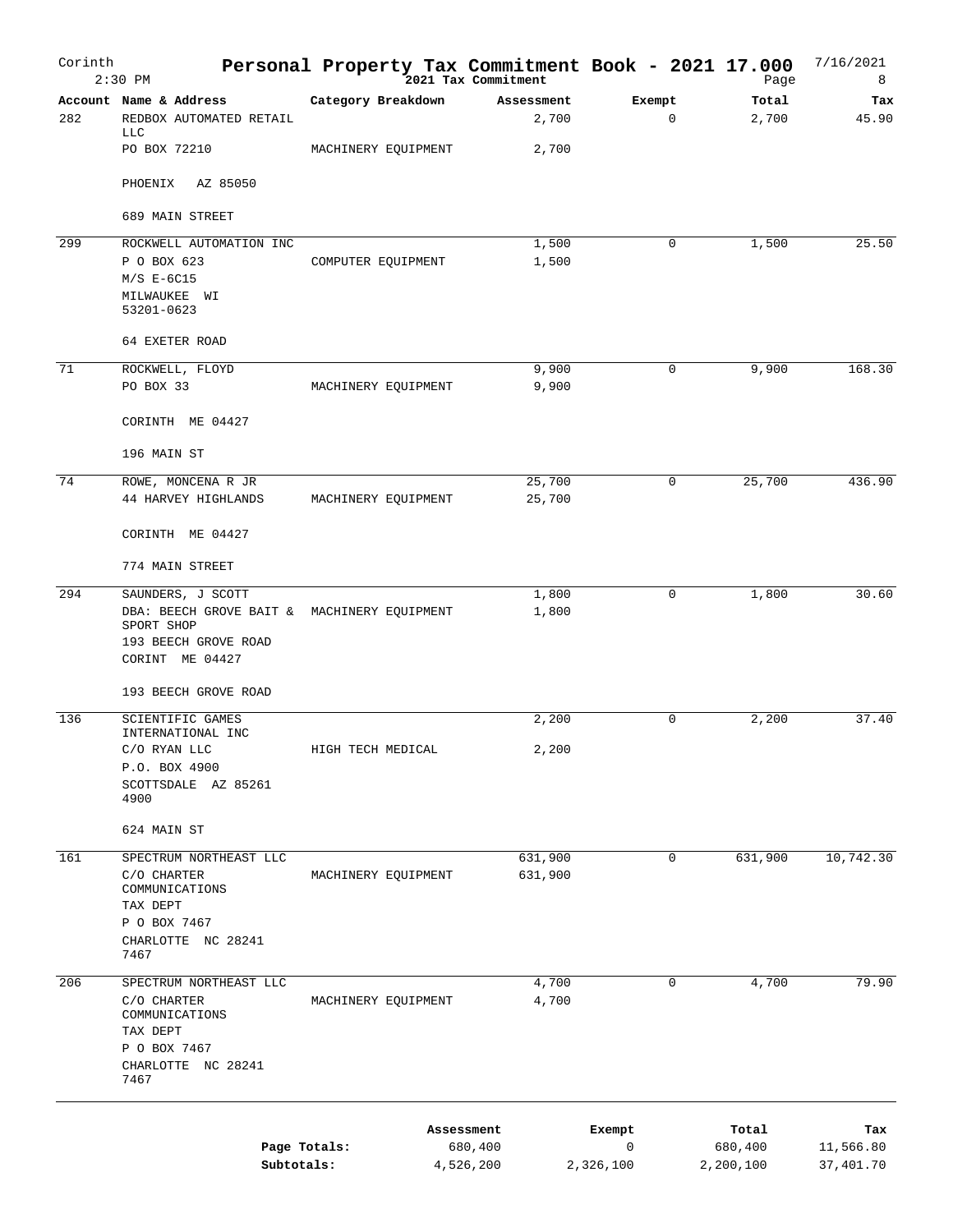| Corinth | $2:30$ PM                                                 | Personal Property Tax Commitment Book - 2021 17.000 | 2021 Tax Commitment          |                       | Page           | 7/16/2021<br>9 |
|---------|-----------------------------------------------------------|-----------------------------------------------------|------------------------------|-----------------------|----------------|----------------|
| 201     | Account Name & Address<br>SPEED, VERNON<br>10 O'ROAK ROAD | Category Breakdown<br>MACHINERY EQUIPMENT           | Assessment<br>9,000<br>9,000 | Exempt<br>$\mathbf 0$ | Total<br>9,000 | Tax<br>153.00  |
|         | CORINTH ME 04427                                          |                                                     |                              |                       |                |                |
|         | 173 GARLAND ROAD                                          |                                                     |                              |                       |                |                |
| 147     | ST PETERS, WANDA                                          |                                                     | 2,700                        | $\mathbf 0$           | 2,700          | 45.90          |
|         | DBA: MRS. SNIPPY'S HAIR MACHINERY EQUIPMENT<br>SALON      |                                                     | 500                          |                       |                |                |
|         | 1047 MAIN STREET<br>CORINTH ME 04427                      | FURNITURE & FIXTURES                                | 2,200                        |                       |                |                |
|         | 535 MAIN STREET SUITE 1                                   |                                                     |                              |                       |                |                |
| 79      | STROUT, JOSEPH K                                          |                                                     | 22,100                       | $\mathbf 0$           | 22,100         | 375.70         |
|         | 416 BEANS MILL RD                                         | MACHINERY EQUIPMENT                                 | 22,100                       |                       |                |                |
|         | CORINTH ME 04427                                          |                                                     |                              |                       |                |                |
|         | 431 BEANS MILL RD                                         |                                                     |                              |                       |                |                |
| 44      | T & P LUMBER, INC                                         |                                                     | 27,500                       | $\mathbf 0$           | 27,500         | 467.50         |
|         | CRESCENT LUMBER COMPANY                                   | HIGH TECH MEDICAL                                   | 14,000                       |                       |                |                |
|         | 60 FOWLER ROAD                                            | MACHINERY EQUIPMENT                                 | 4,500                        |                       |                |                |
|         | ORRINGTON ME 04474                                        | FURNITURE & FIXTURES                                | 9,000                        |                       |                |                |
|         | 534 MAIN STREET                                           |                                                     |                              |                       |                |                |
| 209     | TARBOX, RONDA                                             |                                                     | 15,600                       | $\mathbf 0$           | 15,600         | 265.20         |
|         | DBA: COMMUNITY PHARMACY                                   | HIGH TECH MEDICAL                                   | 2,100                        |                       |                |                |
|         | 689 MAIN STREET<br>CORINTH ME 04427                       | MACHINERY EQUIPMENT                                 | 13,500                       |                       |                |                |
|         | 689 MAIN STREET                                           |                                                     |                              |                       |                |                |
| 82      | TATE, BERNADINE                                           |                                                     | 64,400                       | $\mathbf 0$           | 64,400         | 1,094.80       |
|         | 1004 MAIN ST                                              | MACHINERY EQUIPMENT                                 | 64,400                       |                       |                |                |
|         | CORINTH ME 04427                                          |                                                     |                              |                       |                |                |
|         | 1004 MAIN ST                                              |                                                     |                              |                       |                |                |
| 253     | THE COCA-COLA COMPANY                                     |                                                     | 600                          | $\mathbf 0$           | 600            | 10.20          |
|         | FOUNTAIN PROPERTY TAX                                     | MACHINERY EQUIPMENT                                 | 600                          |                       |                |                |
|         | NAT 8                                                     |                                                     |                              |                       |                |                |
|         | P O BOX 1734                                              |                                                     |                              |                       |                |                |
|         | ATLANTA GA 30301-1734<br>685 MAIN STREET                  |                                                     |                              |                       |                |                |
| 84      | THOMAS, FRANK P.<br>TRUSTEE                               |                                                     | 2,700                        | $\mathbf 0$           | 2,700          | 45.90          |
|         | 364 GARLAND ROAD                                          | MACHINERY EQUIPMENT                                 | 2,700                        |                       |                |                |
|         | CORINTH ME 04427                                          |                                                     |                              |                       |                |                |
|         | 364 GARLAND RD                                            |                                                     |                              |                       |                |                |

|              | Assessment | Exempt    | Total     | Tax       |
|--------------|------------|-----------|-----------|-----------|
| Page Totals: | 144,600    |           | 144,600   | 2,458.20  |
| Subtotals:   | 4,670,800  | 2,326,100 | 2,344,700 | 39,859.90 |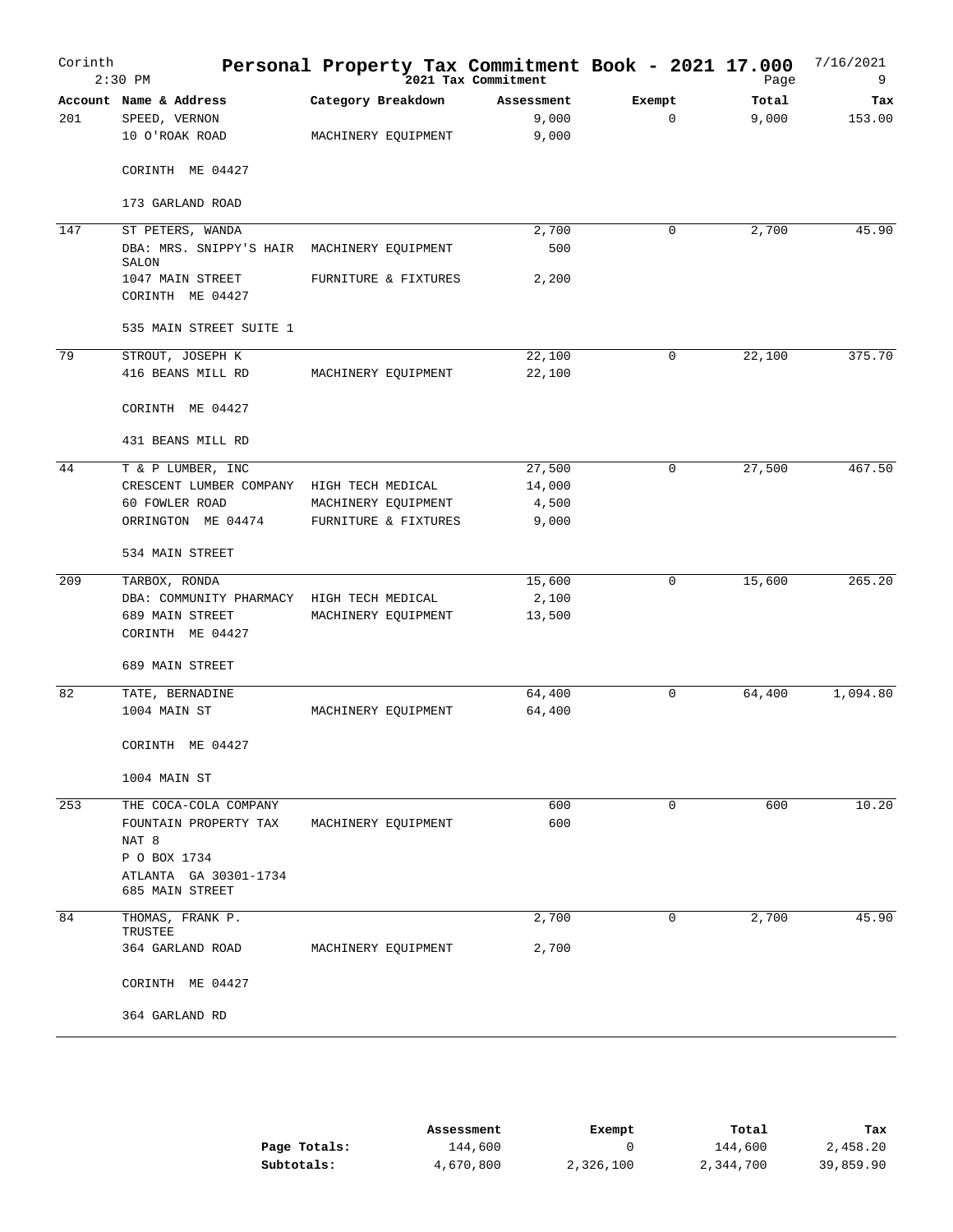| Corinth | $2:30$ PM                               | Personal Property Tax Commitment Book - 2021 17.000 |                     |                       | Page           | 7/16/2021<br>10 |
|---------|-----------------------------------------|-----------------------------------------------------|---------------------|-----------------------|----------------|-----------------|
| 184     | Account Name & Address<br>THOMAS, PAUL  | Category Breakdown                                  | Assessment<br>3,600 | Exempt<br>$\mathbf 0$ | Total<br>3,600 | Tax<br>61.20    |
|         | 410 GARLAND ROAD                        | MACHINERY EQUIPMENT                                 | 3,600               |                       |                |                 |
|         | CORINTH ME 04427                        |                                                     |                     |                       |                |                 |
|         | 364 GARLAND ROAD                        |                                                     |                     |                       |                |                 |
| 85      | THOMPSON, RAYMOND E                     |                                                     | 32,700              | 0                     | 32,700         | 555.90          |
|         | 356 MAIN STREET                         | MACHINERY EQUIPMENT                                 | 32,700              |                       |                |                 |
|         | CORINTH ME 04427                        |                                                     |                     |                       |                |                 |
|         | 358 MAIN STREET                         |                                                     |                     |                       |                |                 |
| 185     | TRASK, GEORGE C                         |                                                     | 10,400              | 0                     | 10,400         | 176.80          |
|         | 56 MAIN ST                              | MACHINERY EQUIPMENT                                 | 10,400              |                       |                |                 |
|         | CORINTH ME 04427                        |                                                     |                     |                       |                |                 |
|         | 56 MAIN STREET                          |                                                     |                     |                       |                |                 |
| 220     | TUNKS, KAITLYN M                        |                                                     | 2,000               | 0                     | 2,000          | 34.00           |
|         | 492 MCCARD RD                           | FURNITURE & FIXTURES                                | 2,000               |                       |                |                 |
|         | CORINTH ME 04427                        |                                                     |                     |                       |                |                 |
|         | 110 WEST CORINTH ROAD                   |                                                     |                     |                       |                |                 |
| 213     | US BANCORP EQUIPMENT<br>FINANCE, INC.   |                                                     | 6,800               | $\mathbf 0$           | 6,800          | 115.60          |
|         | ATTN: PROPERTY TAX<br>DEPT. STE#100     | MACHINERY EQUIPMENT                                 | 6,800               |                       |                |                 |
|         | 1310 MADRID STREET<br>MARSHALL MN 56258 |                                                     |                     |                       |                |                 |
|         | 284 MAIN STREET                         |                                                     |                     |                       |                |                 |
| 12      | VARNEY AGENCY INC                       |                                                     | 18,500              | 0                     | 18,500         | 314.50          |
|         | DBA BLACKWELL INSURANCE<br>AGENCY       | HIGH TECH MEDICAL                                   | 3,600               |                       |                |                 |
|         | P O BOX 340                             | MACHINERY EQUIPMENT                                 | 10,600              |                       |                |                 |
|         | CORINTH ME 04427-0340                   | FURNITURE & FIXTURES                                | 4,300               |                       |                |                 |
|         | 575 MAIN STREET                         |                                                     |                     |                       |                |                 |
| 286     | VIASAT, INC CPE                         |                                                     | 200                 | $\mathbf 0$           | 200            | 3.40            |
|         | PO BOX 80615                            | HIGH TECH MEDICAL                                   | 200                 |                       |                |                 |
|         | INDIANAPOLIS IN 46280                   |                                                     |                     |                       |                |                 |
|         | 121 MEADOW ROAD                         |                                                     |                     |                       |                |                 |
| 212     | WESTERN UNION FINANCIAL<br>SERVS. INC   |                                                     | 1,100               | 0                     | 1,100          | 18.70           |
|         | 7001 E BELLEVIEW AVE.<br>STE 680        | HIGH TECH MEDICAL                                   | 900                 |                       |                |                 |
|         | HQ-11<br>DENVER CO 80237                | MACHINERY EQUIPMENT                                 | 200                 |                       |                |                 |
|         | 689 MAIN STREET                         |                                                     |                     |                       |                |                 |
|         |                                         |                                                     |                     |                       |                |                 |
|         |                                         |                                                     |                     |                       |                |                 |
|         |                                         | Assessment                                          |                     | Exempt                | Total          | Tax             |

|               | ASSessment | вхешрс    | тосат     | тах       |
|---------------|------------|-----------|-----------|-----------|
| Page Totals:  | 75,300     |           | 75,300    | 1,280.10  |
| Final Totals: | 4,746,100  | 2,326,100 | 2,420,000 | 41,140.00 |